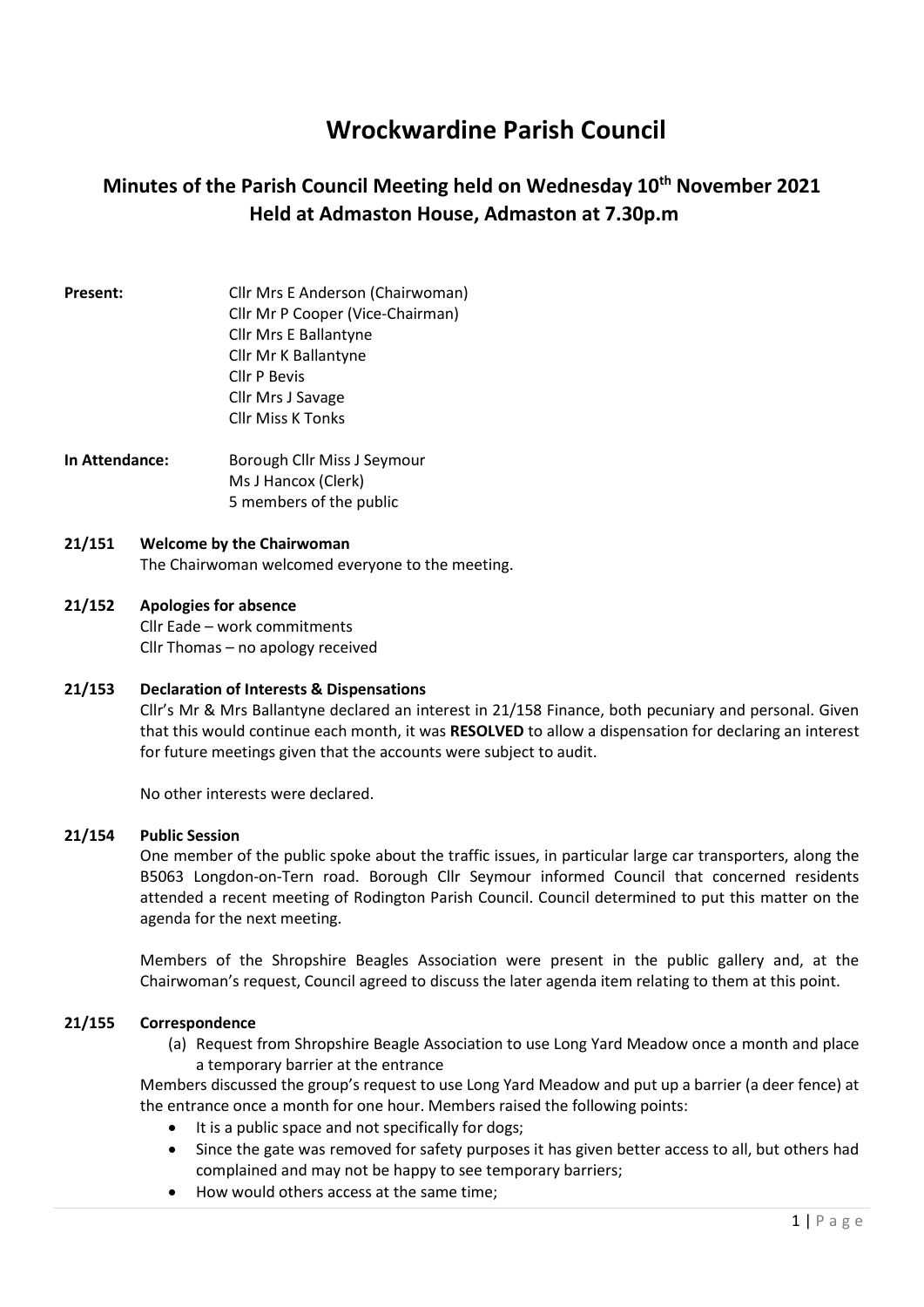- Complaints have been received about inconsiderate parking on pavements and obstructing driveways;
- Disabled residents need access to pathways;
- Agreement could create a licence with legal implications;
- Issue of clearing up after the dogs;
- There are plans for trees and wild flower planting in the near future;
- No one has previously asked the Parish Council if they can use the space but have used it anyway.

Following a summary of the comments by the Chairwoman, Cllr Mr Ballantyne suggested that the members of the group take away what had been said and formulate a comprehensive proposition to include solutions to meet the concerns. Once received, the request could be reconsidered with a proposal and a resolution. The group were also asked to provide numbers and from which areas members were coming from.

#### 21/156 To confirm and agree the Minutes of the Previous Meeting

It was RESOLVED to confirm and sign the Minutes of the Council Meeting, held on Wednesdav 12<sup>th</sup> October 2021, as a true record.

[Proposer: Cllr Cooper; Seconder: Cllr Savage; Vote: Unanimous]

#### 21/157 Borough Councillor's Report

Borough Cllr Seymour updated Members on an issue relating to Allscott Meads and a family living in a caravan because they could not access their house; drainage improvement at Charlton and a meeting for residents at Wrockwardine Village Hall on 1/12/21 regarding plans to extend Leaton Quarry. Cllr Seymour also offered an additional £500 of ward funding to the Council and Member's agreed to submit another application for restoring the bus shelters once the full costs were known.

#### 21/158 Planning

#### 1. Permissions & Refusals

Members noted the following permissions and refusals:

|                                     |            | <b>TWC/2021/0819</b>   8 Bratton Road, Bratton   Replacement of 1no. oil tank | <b>Full Granted</b> |
|-------------------------------------|------------|-------------------------------------------------------------------------------|---------------------|
| TWC/2021/0946   126 Lewis Crescent, |            | Erection of a rear detached single                                            | <b>Full Granted</b> |
|                                     | Wellington | garage                                                                        |                     |

#### 2. New Applications

Member's RESOLVED to make the following comments:

| TWC/2021/10008 | Maxwell Amenity Ltd, | Change of use of unit 3 from                                                           | No.       |
|----------------|----------------------|----------------------------------------------------------------------------------------|-----------|
|                | Units 1-7, Allscott  | storage and sales area to office and<br>sales area & installation of new<br>shop front | comment   |
| TWC/2021/1034  | 59 Dulwich Grange,   | Extension of a timber garden                                                           | No        |
|                | <b>Bratton</b>       | building                                                                               | comment   |
| TWC/2021/1061  | 44 Dulwich Grange,   | Erection of a part single storey, part                                                 | <b>No</b> |
|                | <b>Bratton</b>       | 2 storey side & rear extension                                                         | comment   |

### TWC/2021/1045 Land adjacent Sunnymead, Walcot

Members RESOLVED to OBJECT with the following comment:

The Parish Council objects to the application on the grounds that the boundary treatment proposed to supplement the chain link fencing is of laurel which is not a native hedging species to the British Isles, provides a poor natural habitat for wildlife and associated ecology, and introduces an urban feel to this rural location. The Parish Council would seek the proposed laurel planting to be deleted and replaced by a mix of native British evergreen species viz: holly [Ilex aquifolium], English yew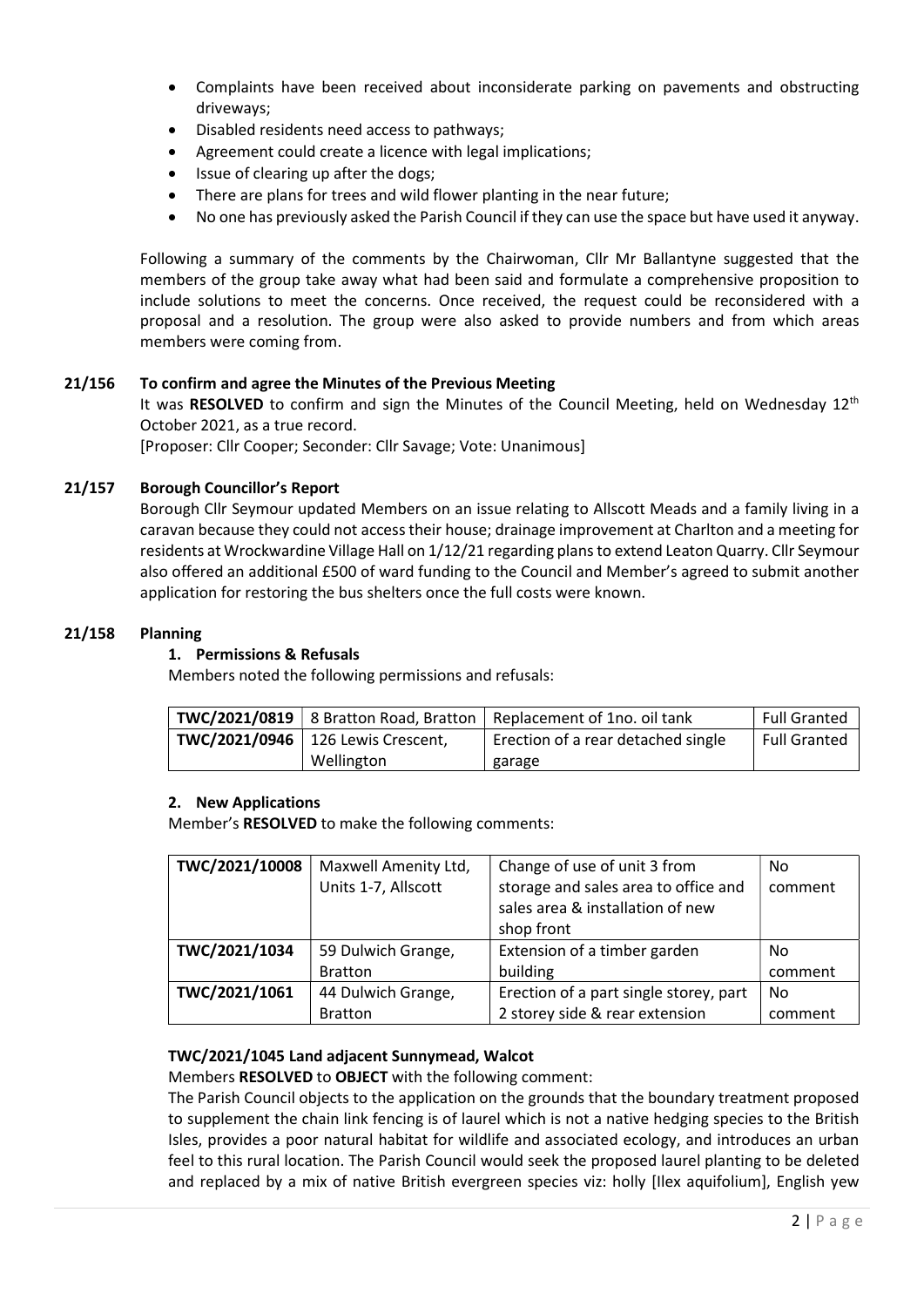[Taxus baccata], and gorse [Ulex europaeus] to meet the points of objection whilst still maintaining an effective and protective evergreen screen.

### 3. Applications received after the agenda was circulated

| DMMO/2019/0015 | Aston Lane, Aston                 | Restricted byway running east of<br>Aston Farm to join with Wrekin<br>course opposite the shooting<br>range                               | No.<br>comment |
|----------------|-----------------------------------|-------------------------------------------------------------------------------------------------------------------------------------------|----------------|
| TWC/2021/1074  | The Old Vicarage,<br>Wrockwardine | Overall reduction by 6 metres to<br>1no. sycamore tree, felling of 1no.<br>maple tree and removal of a<br>hedgerow of 20no. conifer trees | Support        |

Member's RESOLVED to make the following comments:

# 21/159 Finance

# a) Accounts for payment in November

An additional payment to E-On was noted and it was RESOLVED to approve the payments. [Proposer: Cllr Savage; Seconder: Cllr Tonks; Vote: Unanimous]

# b) Bank Reconciliation for October

It was RESOLVED to accept this.

(Proposer: Cllr Cooper; Seconder: Cllr Savage; Vote: Unanimous]

c) Appointment of Internal Auditor for 2021/22 – It was RESOLVED to retain the services of SDH Accounting Services.

[Proposer: Cllr Mr Ballantyne; Seconder: Cllr Mrs Ballantyne; Vote: Unanimous]

The Clerk asked Council to note that a request had been made by St Peter's Church to cut back some trees and shrubs in the closed church yard which the Parish Council maintains. Following consultation with T&W Council and Telford Tree Services, a Notification of Proposed Works to Trees in Conservation Areas would now be submitted following a quote for the work of £400. Council RESOLVED to accept this quote and asked the Clerk to proceed with the process.

[Proposer: Cllr Mr Ballantyne; Seconder: Cllr Bevis; Vote: Unanimous]

# 21/160 January 2022 Council meeting

Following a discussion, Member's RESOLVED to cancel the meeting scheduled for 12<sup>th</sup> January 2022 and further RESOLVED that no committee meetings would take place that month either. It was noted that this was not setting a precedent and it would be reviewed next year.

[Proposer: Cllr Cooper; Seconder: Cllr Mrs Ballantyne; Vote: Unanimous]

It was then RESOLVED that delegated powers for planning and finance during January would be given to the Clerk, after consultation with the Chairwoman.

{Proposer: Cllr Mrs Ballantyne; Seconder: Cllr Cooper; Vote: Unanimous]

# 21/161 Council Committees

### 1. Finance & General Purposes Committee

- 1.1 Members acknowledged receipt of the minutes of the meeting held on 8<sup>th</sup> October 2021 and there were no comments.
- 1.2 Members acknowledged receipt of the draft minutes of the meeting held on 28<sup>th</sup> October 2021 and there were no comments.
- 1.3 The draft budget was circulated prior to the meeting. Members were asked to note that the overall figure for the budget was roughly the same as 2021/22. Members were also asked to note that the street lighting in Admaston was coming to "end of life" and, the F&GP Committee were carrying out an assessment for replacing the existing lights with solar lights, to tie in with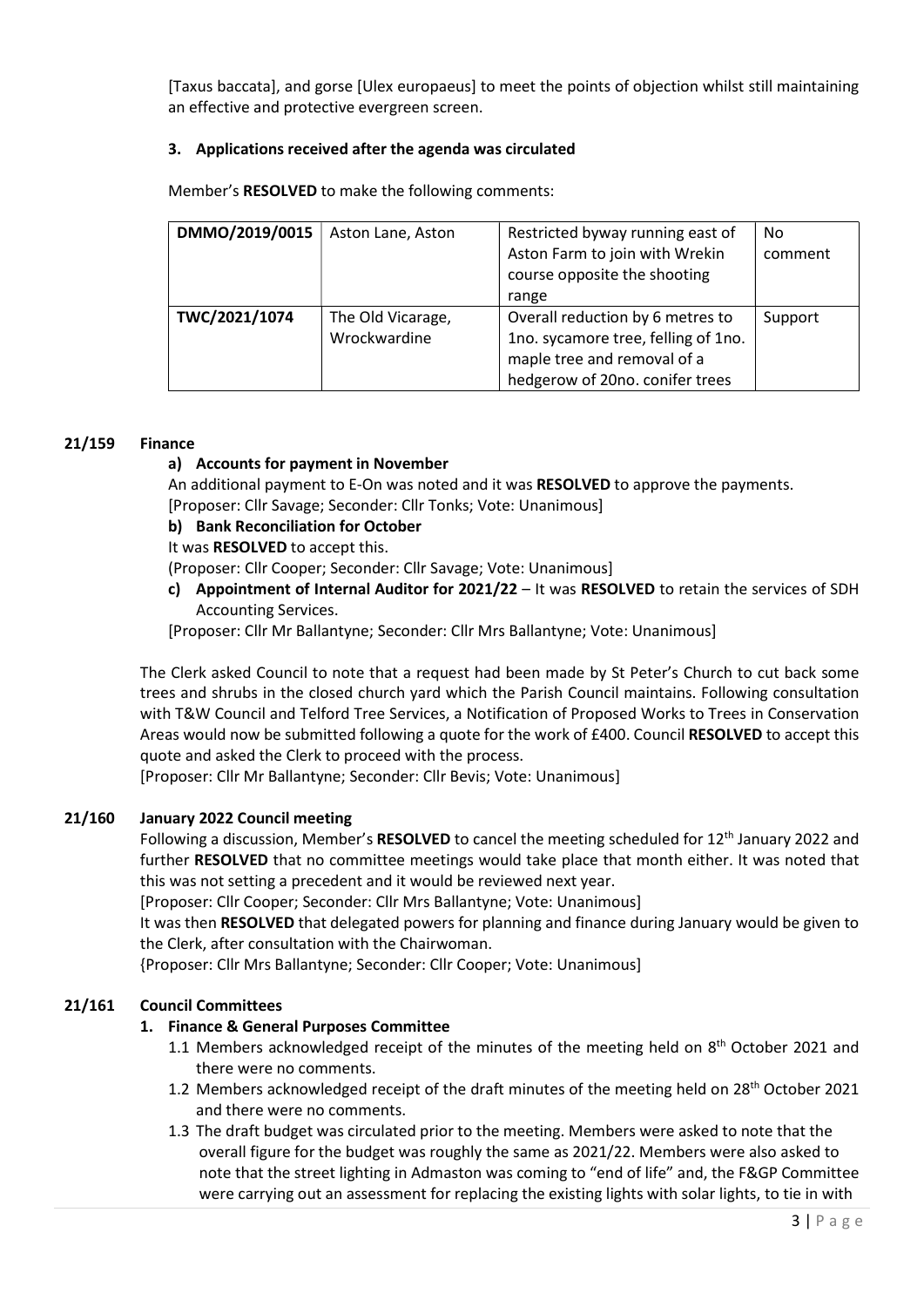the end of the E-on contract. No additional comments or suggestions were made. It was confirmed the final budget would be presented at December's meeting where the precept would also be set. The Chairwoman thanked Cllr Ballantyne for preparing the budget proposals.

1.4 Following a discussion Members RESOLVED to approve the setting up of a working party (to include councillors & members of the public) to draft and implement a Climate Change Strategy to consist of 3 councillors and 2 members of the public. The administrative function of the group was delegated to them and reporting would be to the Finance & General Purposes Committee. [Proposer: Cllr Anderson; Seconder: Cllr Cooper; Vote: Unanimous]

## 21/162 Meetings Update

- 1. Allscott Meads Stakeholder Group Council noted receipt of the details circulated previously
- 2. Haygate Road Liaison Group Council noted receipt of the minutes of the meeting held on 12/10/21.
- 21/163 SID Statistics Members noted the data (Appendix 1)

#### 21/164 Armed Forces Covenant

It was RESOLVED to appoint Cllr Anderson as the Defence Point of Contact. [Proposer: Cllr Cooper; Seconder: Cllr Mr Ballantyne; Vote: Unanimous]

Cllr Mr Ballantyne asked Council to thank Cllr Bevis and volunteer Mr Cartwright for the fantastic and stunning Tommy figures and poppies displayed throughout the Parish to commemorate Remembrance Sunday.

21/165 Grant Applications

None received

### 21/166 Correspondence

- (b) Request from Shropshire Beagle Association to use Long Yard Meadow once a month and place a temporary barrier at the entrance – dealt with after the Public Session, Item 21/155.
- (c) Long Lane Traffic- Council noted the contents of the response from the Traffic management Advisor for West Mercia Police. Following a discussion, Member's agreed to invite representatives from T&W Highways and West Mercia Police, along with the concerned residents, to a future meeting.

### 21/167 Date of the next meeting

It was confirmed that the next meeting would be held on Wednesday 8<sup>th</sup> December 2021 at 7.30p.m at Admaston House, (Bratton Room)

The meeting closed at 9.01p.m

| Signed: | E Anderson | (Chairman) |
|---------|------------|------------|
|---------|------------|------------|

Date \_\_\_\_\_8 th December 2021\_\_\_\_\_\_\_\_\_\_\_\_\_\_\_\_\_\_\_\_\_\_\_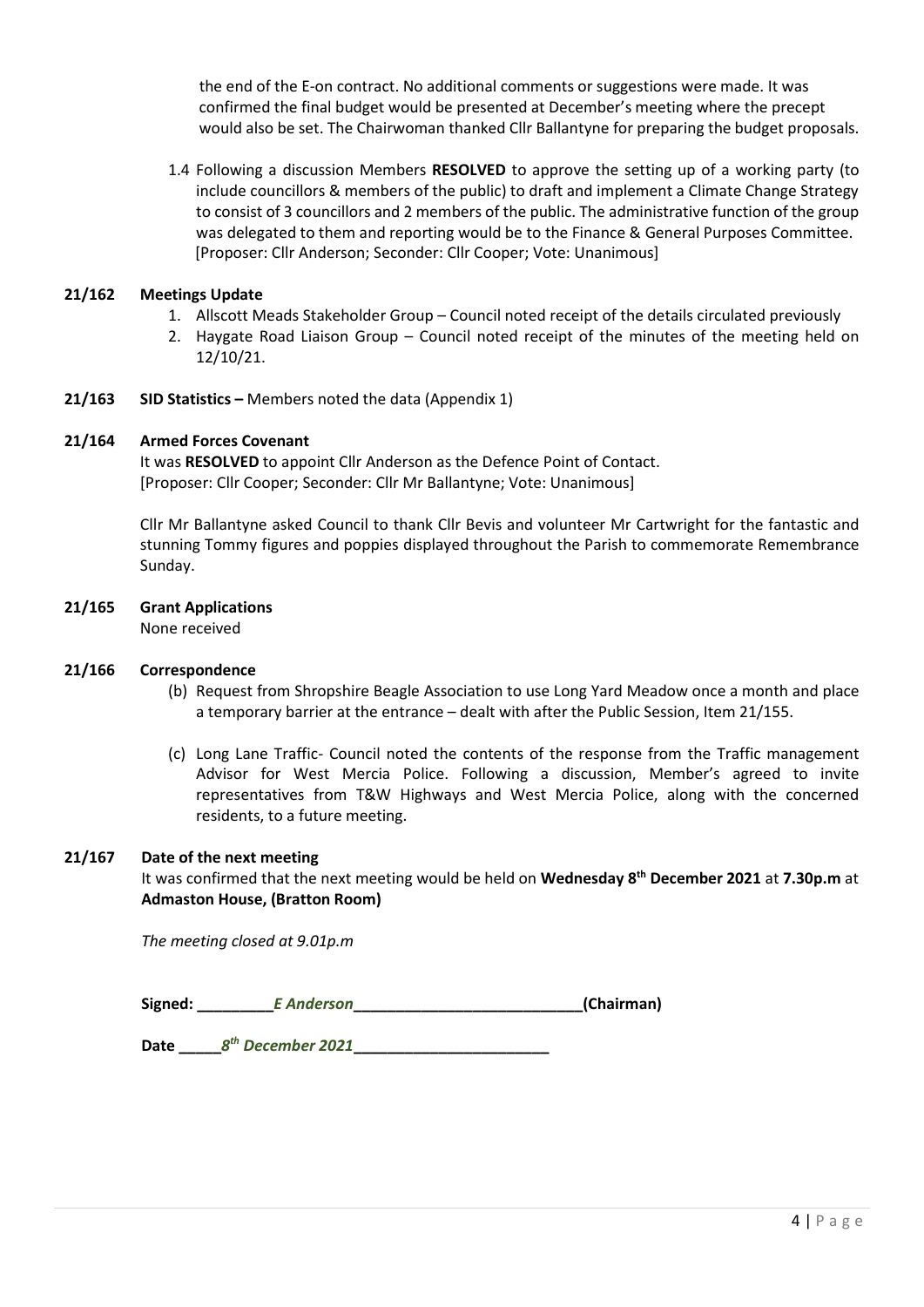# Wrockwardine Parish Council

# Item 21/158

# **Finance**

# a) Accounts for Payment November 2021

| Payee               | <b>Description</b>     | <b>Net</b> | <b>VAT</b> | Cost     |
|---------------------|------------------------|------------|------------|----------|
| <b>Tesco Mobile</b> | Mobile Phone           | 7.50       | 00         | 7.50     |
| Cllr                | <b>Expenses</b>        | 17.84      | 0.83       | 18.67    |
| BC                  | <b>SID Management</b>  | 200.00     | 00         | 200.00   |
| Barclaycard         | Safepoint/RBL-Poppies  | 46.90      | 5.98       | 35.88    |
| Various             | <b>Staff Costs</b>     | 2,215.67   | 0.52       | 2,215.67 |
| E-On                | <b>Lighting Supply</b> | 391.13     | 78.23      | 469.36   |
| IdVerde             | <b>Grass Cutting</b>   | 585.55     | 117.11     | 702.66   |
|                     | <b>Total payments</b>  | 3,464.07   | 202.67     | 3,666.74 |

# b) Bank Reconciliation October 2021

| Unity Current A/C Balance 2/10/21         | 91,795.08 |
|-------------------------------------------|-----------|
| Payments made in October                  | 5,107.00  |
| Receipts September $2021 - 2x$ Grants     | 4,280.00  |
| <b>Balance 1/11/21</b>                    | 90,968.08 |
| <b>Current Account Bank Statement 112</b> | 90,968.08 |

Clerk & Responsible Finance Officer

Signed: \_\_\_\_\_\_J Hancox\_\_\_\_\_\_\_\_\_\_\_\_\_\_\_\_\_\_\_\_\_\_\_\_\_\_\_\_\_ Date: \_\_\_\_\_8 th December 2021\_\_\_\_\_\_\_\_\_